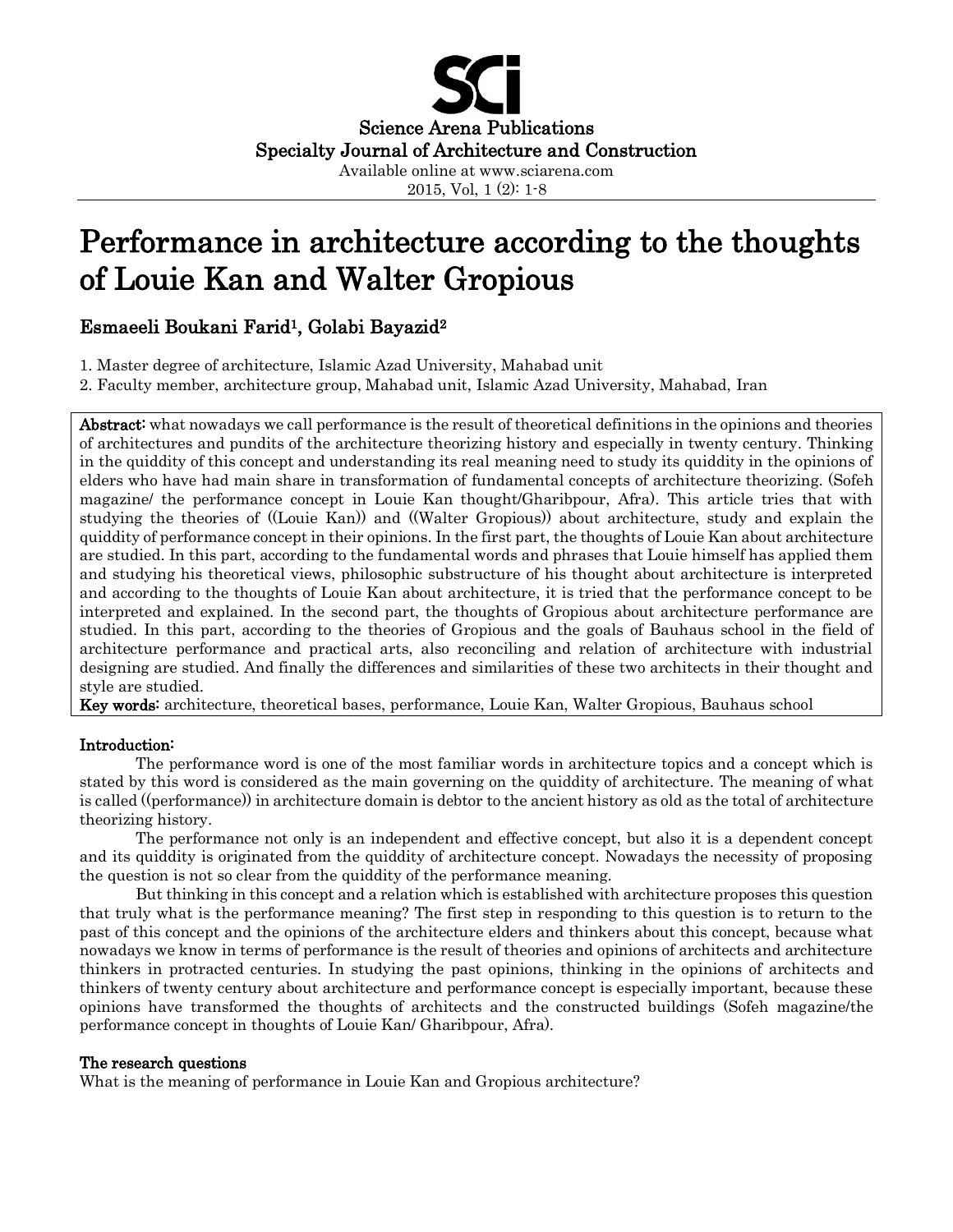Is the performance like some ancient elements of architecture, a subject which has been replaced by today new concepts or from the main factors and architecture bases like space and place which is even fulfilled in the most abstract works: virtual architecture?

With what concepts Louie kan and Gerpious thought about architecture is explained?

Is the main duty of architecture responding to the stated and not stated needs of people which are enjoyed of architecture or responding to the questions which are proposed themselves?

Is the purpose of Performance the same diagrams and tables to show the accessibility relations among the special units of a building or the relations between the figure and manner of using of the space?

What is the architecture quiddity from these two architects views?

#### Methodology

Data collection was done by using of library method (by using of book, magazines, articles) and the methodology is according to the fundamental research goal and the collection time of historical research, data quiddity, qualitative and according to the comparative research problem.

#### Louie Kan thought about architecture

Kan has applied special phrases in philosophic explaining of architecture, these phrases are the entrance key to philosophic thought of Louie Kan about architecture and this thought can't be searched unless through understanding the meaning and place of this word in relation with architecture. Only through this way his thought about architecture is occurred and with relying on this recognition, the performance concept in this thought can be interpreted and explained.

#### The ((finite)) and ((infinite)) affair

Kan approach to the architecture is a philosophic approach, but it is not due to his interest to the philosophy, rather in this way he tries to compile a theoretical substructure for architecture. The Kan, s goal of philosophic sub structural explaining in architecture is to respond to a question and that question is from the ((quiddity of architecture)), his question is explained in this affair that ((how the architecture is our infinite incarnation?)). He in explaining his thought bases about architecture uses of two key phrases ((finite)) and ((infinite)) and introduces architecture as two infinite and finite affairs.

Architecture is a problem of a finite and infinite affair; nature, physical nature is finite.

Feeling and hallucination are infinite and don't have any language and the hallucination of each person is an individual affair.

What is constructed, anyway follows the nature rules, human is always higher than his works because he never can state his desires completely. Consequently, the way of stating self in architecture and music is accomplished through finite tool of combination or designing, Louie Kan believes that architecture is an infinite affair with this meaning that its origin is hallucination which is an infinite affair. Therefore architecture starts from infinite and passes through finite. What is constructed, follows the nature rule that is a finite affair; finally it reaches to the infinite again, because architecture is a visibility beyond nature and the rules governing on it.

#### ((Silence)) and ((light))

Silence doesn't mean very very quiet. Silence is a thing that can be named (lightless, without darkness). All these words are fictitious. ((Without darkness)), there is not a word such this, but why is not there? Without darkness, lightness, being will, stating.

From Kan view, silence isn't finite, but it has the ((will inclined to exist)) in itself. In this will inclined to exist, silence reaches to the ((light)). Each form has a ((existential will)) that determines its internal nature. Preform is according to the existential will which is converted to the form. This existential will is fulfilled through designing namely incarnation of internal order and form is appeared. Therefore, the beginning of each form is in this fact that it wants to be what. (Schwartz/ a choice of meaning and place architecture, page 128).

Kan searches the origin of appearing the form not the form itself, rather its internal will of that form to exist, this will is an infinite affair, whatever wants to be anything is the beginning of the form and this is an affair that is beyond the will of the form creator, he distinguishes between the form, s will for existing and the designer, s will for constructing and creating.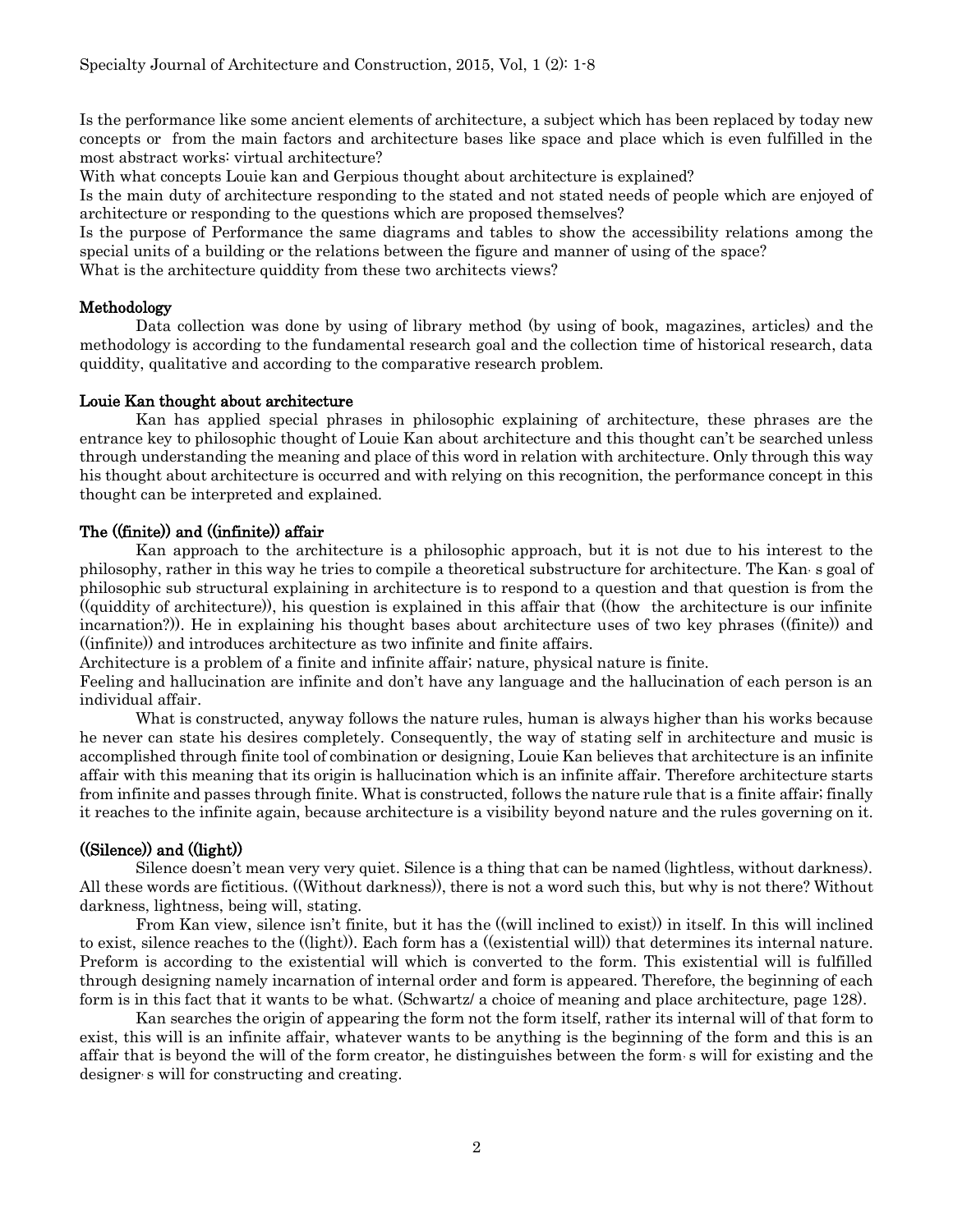Living and constructing nothing is unbearable, hallucination since before has the will inclined to exist and the desire of stating that will in itself. Thought is inseparable from feeling, so how can thought enter to the creation so that this mental will can be stated the more accurate?

Kan searches the origin of appearing the form not the form itself rather its internal will for existing. This will is an infinite affair. Whatever wants to be anything is the beginning of the form and this is an affair that is beyond the will of the form creator; he distinguishes between the form s will for existing and the designers will for constructing and creating.

Kan defines the form in explaining the quiddity of architecture. But he distinguishes between the form and designing and knows this distinction in non-individuality of the form and individuality of the designing and its dependence to the designer. From this point, he introduces the position of form in a higher rank than the tact and choice range of the designer. Form is originated from an internal will that hasn't any dependency to the conditions governor on designing in that manner which was imagined more before. He in describing this point, explains this difference in defining the house. House is the abstract feature of the spaces which are suitable for living. House is form. It should be placed without shape or dimensions in beliefless mind. A house is a conditioned interpretation of these spaces. In my opinion, this is designing; the greatness of the architect more depends on his power in appearing the house (form) than designing a house that is an implicit action. Home consists of house plus its residents. House is changed with its residents.

Kan in explaining the ratio between the architecture and a human, who lives in the architectural work, knows this architecture relation in reflection of honesty that should be established between designing and form. In other words, human and his needs which are responded by architecture are the same connection point between designing and form in architecture. Form is as an individual affair and designing is an affair which is determined in relation with human s authority, they become related to each other in constructing the human needs in architecture. This means that designer or architect is placed in a position that should prepare a domain for eliminating the human needs in architecture. Only according to this knowledge, the form is appeared. The form that has the will inclined to exist in itself and this will doesn't rise from anywhere except the needs and wills of resident human.

Employer determines that needs what arenas. Architecture creates the spaces according to the required arenas. It seems that a house which has been designed for a specified family is suitable for another family. Designing in this form is the reflection of its honesty to the form.

#### Structure

Kan in explaining the architecture concept brings also another concept and that is structure. He reasons that architecture states the human structures. The structures originate from the source, when human tries to fulfill his desires and wishes. The main wishes of human are learning, living, working, meeting, asking and stating. The main wishes form the structures. Kan introduces the school as a sample of these structures that the wishes of human are originated for learning.

The structure concept in architecture helps to explain the ratio of architecture, human and his needs. Kan with applying the structure concept tries to explain the existential will that in addition to explain the ratio of architecture and human, it is the origin of appearing the architecture form.

Kan also considers the primary figures of ((existence in the universe)) and this is the same phrase that Martin Hiedger has applied. Kan confirms this comprehensive view and emphasizes on sharing of wishes and structures. He believes that the designer designs not according to his will and decision rather according to the existential will which exists in the universe. He learns from understanding the hidden order in phenomena and only explores it. ((This is not a thing that you want, this is the thing that you feel in the phenomena order that tells you design what thing)). The human structures are common for all humans because their eternal will and wish is common. Therefore, the structures aren't formed according to the designer s decision and personal will of the humans. Kan for emphasizing on the presence of these eternal wills in explaining the human structures names them with specified words and says: Street definitely is the first human structure and meeting hall without ceiling.

School is the realm of places which are suitable for learning.

City is the place for joining the structures.

Such names ordinarily return to the building forms. Kan with this naming plans to connect the performance concept in architecture with eternal wills and wishes that refer to the human structures. ((Whatever that architect does before that being a building, responds to the human structure. Kan is completely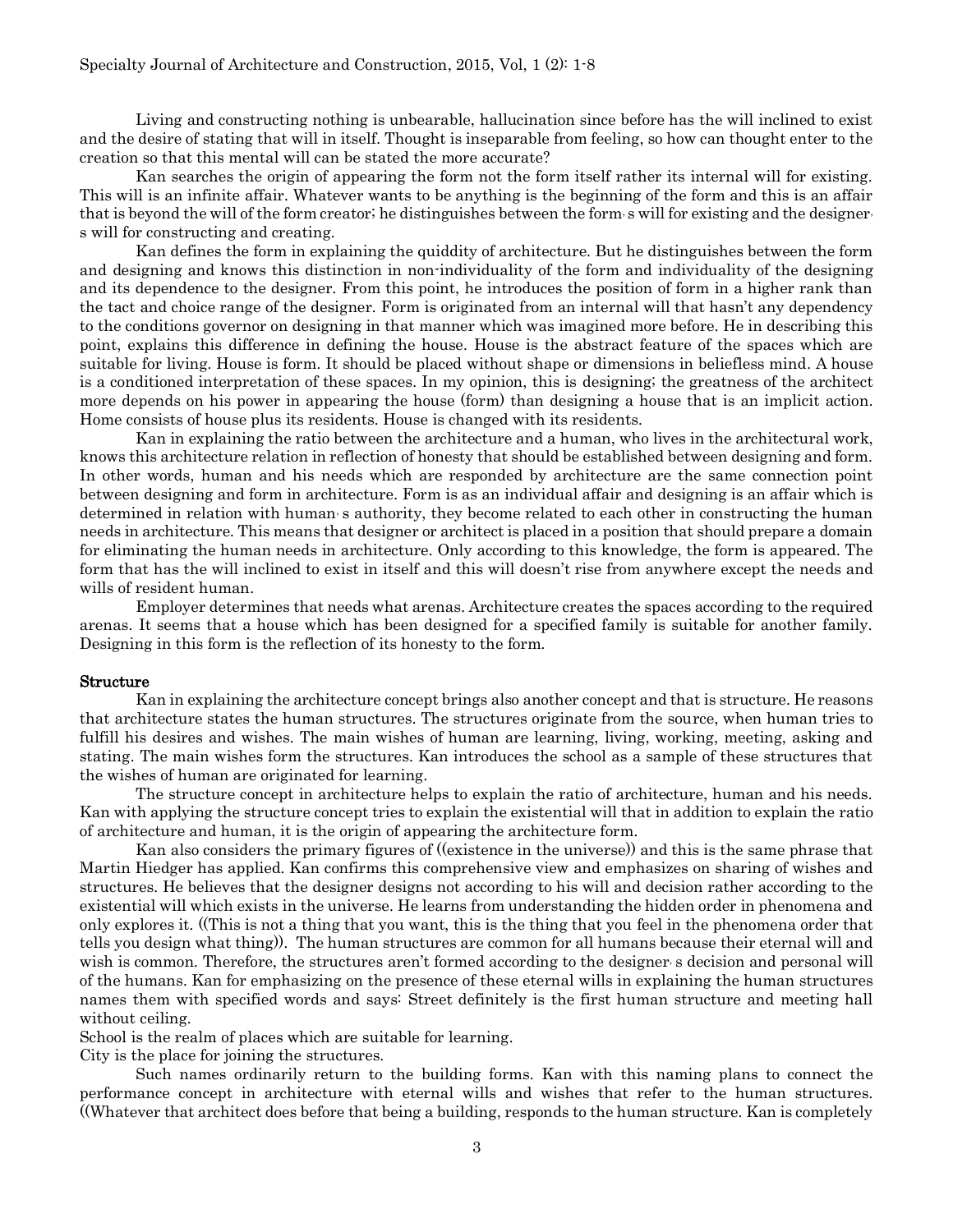clear on the form of the structures. ((In the quiddity of space, there is a soul that wants to be in a special manner)).

The structures become the shack of the inspirations through their features. Inspiration is related to the ((light)) as understanding symbol and it is the first feeling on the verge of the confluence place of the silence and light. Silence is, being will and light, and the generous of all presences.

Kan believes that the building should also show the manner of its construction as the appearance of what wants to be. Therefore, the technological fulfillment is the incarnate sample of the structure. The building converts the light to an original reality and therefore expels the order of silence from veil. So the architectural work is presented to the architecture. Each building that reflects the tingle of the silence promises a returning to the beginning. According to this, Kan notifies that ((what is planned to exist always has existed)). This means that main structures of existence, come one time for always and only the situations change and therefore new interpretations of these structures are needed. Kan says: ((my attempt is to find a new statement of old structures)).

#### The architecture concept in the opinion of Louie Kan

According to what was mentioned, Louie Kan in philosophic sub structural searching for architecture and compiling the theoretical bases applies the phrases that with the language of metaphor refer to the fundamental concepts. Applying the phrases like ((silence and light)) or ((structure)) and believing to the presence of (9finite)0 and ((infinite)) affairs in architectural structure, all indicate Kan, s belief to a kind of philosophic thought about architecture that knows the architecture not as an architectural work, rather the appearance of hidden and eternal will and wish for existing and fulfillment. Such thought has origin in the opinions which are seen in the thought of other elders contemporary with Louie Kan like Martin Hiedger.

What Louie Kan believes to it is an architecture in which the architectural work is a present to the architecture. Architectural work is a finite passage from infinity to infinity. Architecture itself hasn't any presence except with the help of architectural work. The existential will of the architecture is achieved in this fulfillment. Like a silence that reaches to the light. This existential will or the will inclined to exist is the same that Hiedger names it ((reality)). So the architectural work is the realm of appearing the reality or as Kan says, it is the respond to the internal will or infinite affair that should be presented. In such definition of architecture, architect should explore this internal will and the will inclined to exist not that creates architectural work according to his will. Therefore Kan distinguishes between the form and designing and defines the designing as an affair in which the residents of architectural work and their demands are proposed. Designing occurs according to the architectural decision-making; therefore it is an individual affair.

However, Kan with bringing the concept of ((structure)) knots the architecture to what is the quiddity of it and it is the presence of human and its ratio with architecture. He introduces the architecture as the fulfillment place of the eternal wishes and desires in human life. Therefore he calls the kinds of structures as the fulfillment context of these desires. Therefore, what has been called internal will or the wish of being form in the architecture connects the concept of structure to the eternal wishes and desires of humans. Therefore what the architect explores is a reality that itself says what it wants to be.

#### The concept of performance in thought of Louie Kan

Also the concept of ((performance)) which has been more explained with the concept of structure in making its definition of architecture, a very fundamental meaning is necessary. What is called performance in relation with Louie Kan architecture is not the daily activities and needs of human, rather it is the fulfillment of eternal and common desires and wishes of human in architecture. In other words, architecture is an infinite affair that in its fulfillment fulfills its performance too and this fulfillment is nothing except fulfillment of the human life reality in constructing the architectural work. What is fulfilled in the architecture is the reality of human life which is explained in terms of human wishes and desires, like the existential will, he demands the architectural work and finally it is fulfilled in constructing the architectural work. In this way, architecture is an occurrence that makes possible the fulfillment of human desires and his life reality in constructing the architectural work. This fulfillment itself is the architecture performance.

The second part Modernity

Modern architecture was a dominant style in twentieth century.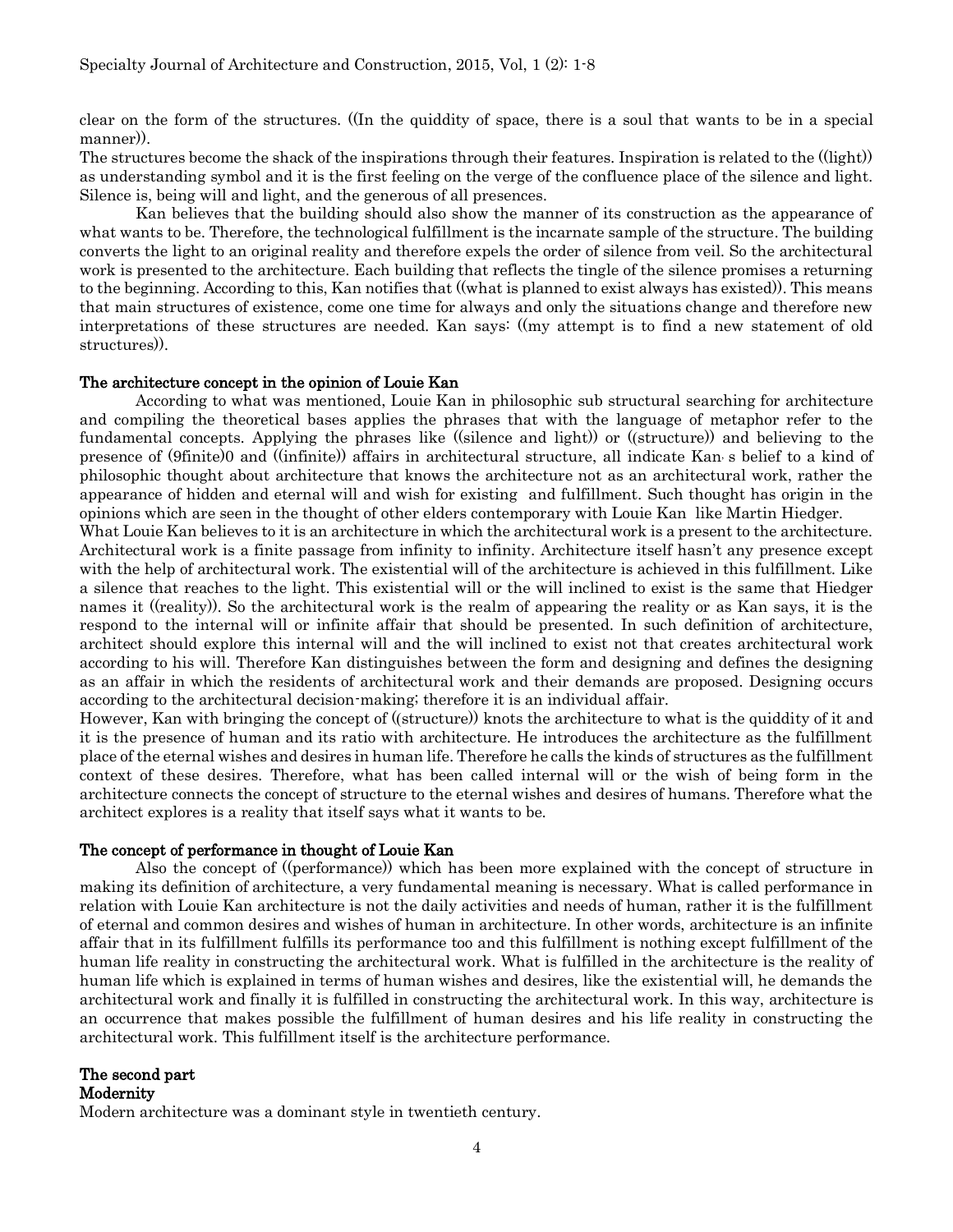The intellectual and social fields of modernity consisted of: humanism, scientism, religiosity and industrial revolution.

Each one of these transformations has had a significant and determining role in promotion of modern mental thought.

Modern architecture is divided into three primary, elevated and late periods that Bauhaus school is formed in high modern period.

High modern architecture or in other words the peak of modern architecture was proposed in the time between two first and second world wars and mainly in twenties and thirties A.D in Europe and America.

One of the key subjects in this period was the industrial and technological productions.

#### Industrial revolution

During the sixteenth to nineteenth A.D. centuries, sub structural changes appeared in west worldview and the insight of western human was changed completely in relation with himself and the world around. Emphasizing on the thought power of human, experience and test created the conditions that science and following it technology developed quickly and one of its important consequences was the quick development of urbanization that transferred the immigrant population of village to the factories.

## Walter Gropious

Walter Gropious, one of the most effective modernity architects was born in 1883 in Germany. Gropious in 1910 with Adolf Mehyer established a company. They during this period constructed one of the primary buildings of modern style-Fagous factory.The glass curtain walls of this building became the indicator of one of the general rules of modern style in which form follows the performance.

In 1919 , he with combination of beautiful arts academy and the school of arts and occupations, constructed the known architecture school, Bauhaus in Waimar. One of the most known works of Walter Gropious is the building related to this same ((artistic school known as ((Bauhaus)) that has been one of its coconstructors. This building which has been constructed in 1925 (eighty three years before) in Germany has been become a form of a model for all modern buildings after that and all applied ideas in construction of it such as glass façade, mechanical windows, staircases, ceiling rails special for lighting of the studios, central heat system have been presented for the first time in the building.

He in his first statement combined the theory of William Mouris about elevation of handy crafts with the thought of unity of all arts and rejected the boundaries between the decorative and practical aspects in the arts; the first Manifesto of it was decorated with woody gravure, the work of Lionel Fininger with the title of Kathedral and it begins in this manner: ((the final goal of all incarnation arts is the complete building)) and in continuation it has been mentioned: ((we seek to create a new society of artists so that the occupational prejudice that now like a high wall separates the artists from artisans can't be created)). In English socialist opinion, William Mouris, Cathedrals of Middle Ages are an indicator of art and occupation unity, coordinated combination of brain and arm, individual and society. Gropious also announced the end of isolationism of art and returning toward craft through a great group attempt , Bauhaus ideology was in that primary years of romantic anti- capitalism.

#### Art at the intersection of industry; the achievements of 'Bauhaus School'

(Keshmiri, Nazanin, an artistic journalist and criticizer, updated 15:55, Greenwich-Tuesday, 12th Jun, 2012)

Bauhaus is the name of the art and architecture school which was established in 1919 in Waimar by walter gropious, German prominent architect. Gropious established Bauhaus according to this concept that "form should be always affected by efficiency". Gropious has said that his inspiration source for establishment and formation of Bauhaus is the book of Frank Louid Right designs, famous American architect which published 1n 1910 in Germany.

Gropiuos with establishment of Bauhaus wanted to fulfill a dream that could change the life of society by it. He in a statement which became known with Manifesto Bauhaus refers to the necessity of all arts unity for reaching to a modern art. He also in this statement rejects the boundaries between decorative and practical aspects in the arts. He invites to form a new guild of artisans and there are no class distinctions between the artists and artisans.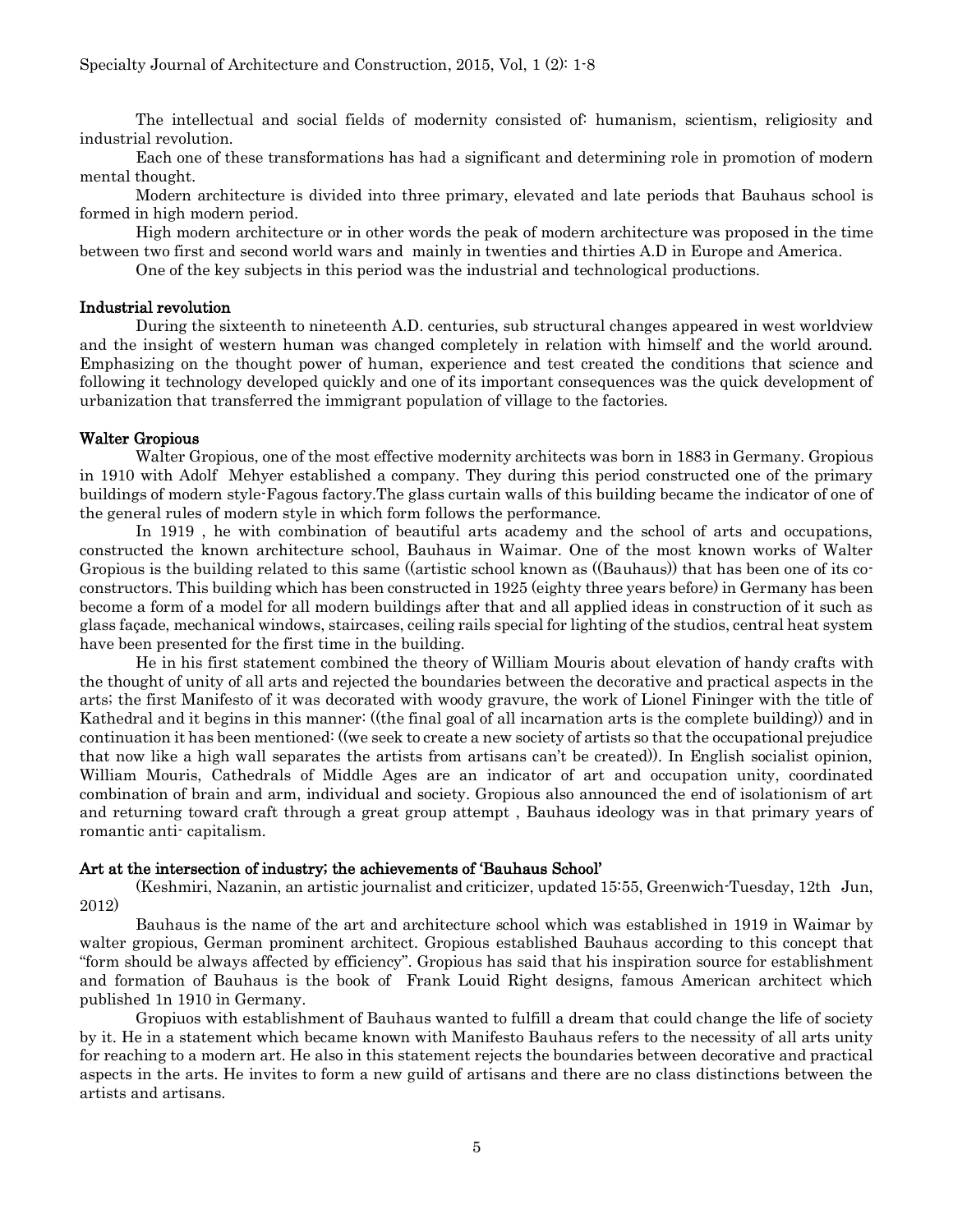## International style or international method

It is the name of a modern method in architecture which was founded between the years of 1920 to 1930 A.D. in Europe and America. This phrase has been taken from the title of one of the artistic books-Rasel Hichkack and Philip Johnson which had been written for recording the information of holding the exhibition of modern architecture art in the museum of modern arts of New York city in 1932 and it identified, defined and classified the modernism features all around the world according to the common features that its result was more concentration on stylistics features of modern art.

They defined three different rules which consisted of.

Appearance of volume instead of mass.

Emphasizing on balance instead of prejudice on symmetry

Lack of applying the decoration and ornaments

The previous using of this phrase with the same concept can be related to Walter Gropios in the Internationale Architecktur book: (in German language) and loudwig Hyber Osimer in Internationale neue Baukunst book: ( in German language).

Lack of applying any kind of decoration and ornament in the designs of this style, applying light colors, and using of cubism ideas were the features of this style in primary years.

## General goals

The main feature of Bauhaus style was the more relying on functionalism, optimized using of the material properties and industrial materials, avoiding from luxe decorations in façade of buildings and industrial products. Reaching to a kind of coordination between the functional necessities and the quality of aesthetic, well constructing and combining the industrial products were the other goals of Bauhaus school founders.

Bauhaus was a movement that art is its significant foundation. The origin of formation of Bauhaus school has been in this manner that converts the craftsman to artist and this goal itself is a kind of art.

#### The orientation of Bauhaus school

Fethorism\_ Dastyle\_ SupreMatiz\_Constructiusm

# Emphasizing on the manner of crystallization of worldview and Bauhaus methodology in designing the school

What is the methodology??

Methodology is the method of analysis and designing the system.

Bauhaus analysis in designing the school:

In 1906, this school was established with the management of Van Douldeh.

After him, Walter Gropious became the manager of the school. He named the school, "Bauhaus" means "construction the house".

The designing of the school is industrial kind, because in addition to have cubic firm, the windows have been designed in the form of strips, tandem and very elegant with glass and also the volume of the door has been somehow locked that this kind of designing is due to become contemporary with industrialization period and usually the feature of Walter Gropious work is to use of glass in the shell of the building. From performance and aesthetic aspects, the entrance element has been designed tactfully, because at first look it invites the individual to look.

#### Some practical and theoretical plans of Bauhaus

Reconciling between the handy designing and machinery designing

Education of functional designing

Attention to simplicity and its philosophic relation with modern aesthetic

Geometric form-orientation with regard to the teachings of structuralisms

Attempt in eliminating the boundaries between structure and decorations in art

#### The architecture style of Bahouse has the following features

This new architecture had been created for the laborer class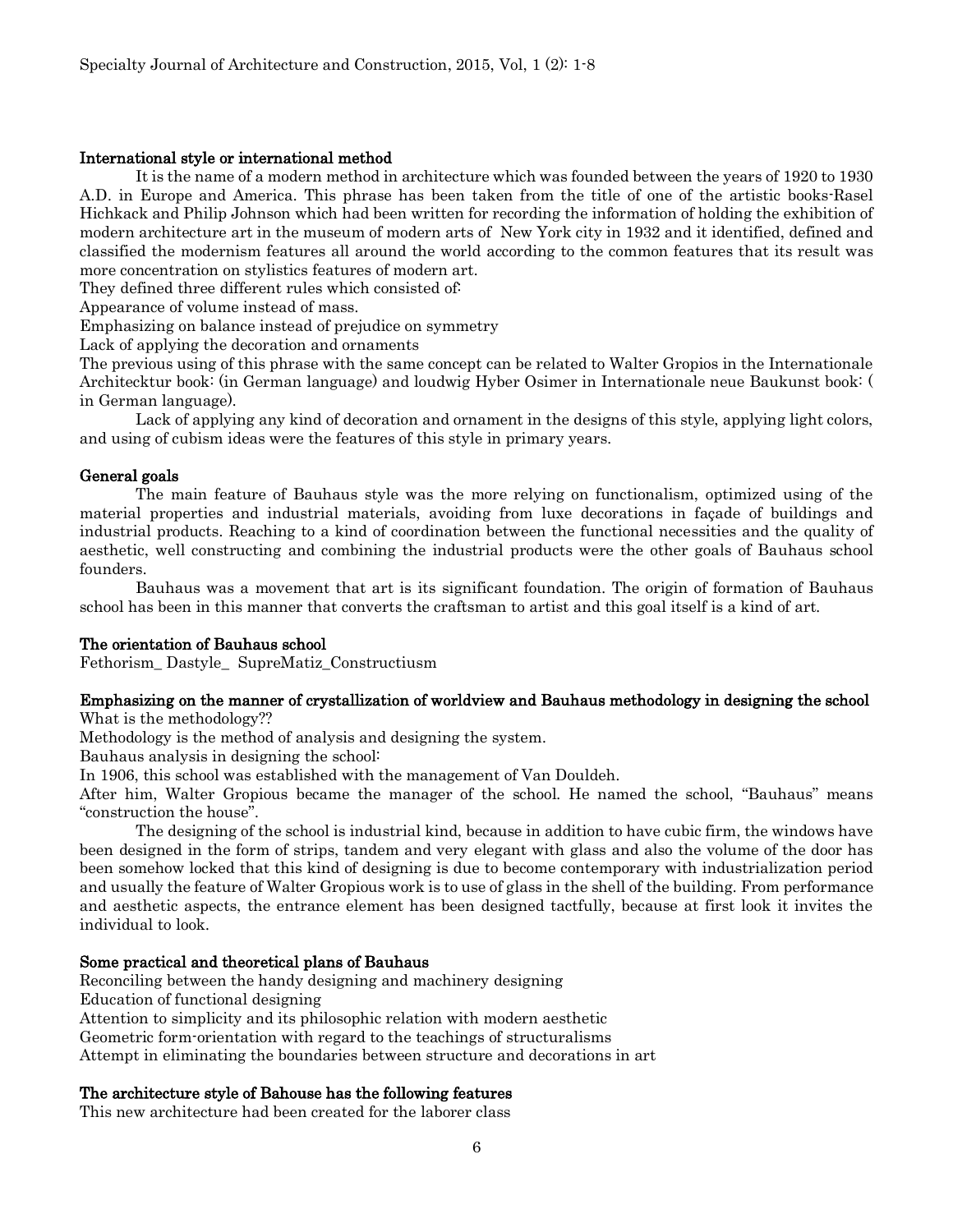This new architecture rejects anything related to noblesse

This new architecture returns to the classic rules of western architecture.

The Bauhaus school had devoted itself to the idealistic communal platform. It had chosen the Expressionism as a kind of Comoism and also Maxism. And this belief that art is a pseudo-religion was a dominant belief. In addition to Bauhause school, other architecture schools (provident, constructive, depthoriented) competed with each other to reach to the purest vision.

The buildings were converted to the constructed hypotheses in the form of concrete, iron, wood, plaster or glass.

A building should have a flat ceiling and its façade should be simple, without curvature or protrusion of the roof.

Because color was considered noblesse: the buildings were white, grey, crème or black. In 1924, constructing numerous houses has been the most important social subject of Germany in Waimer period. Until 1932, no other country had constructed house for its laborers as much as Germany. Most of the laborers, s houses had been constructed by tax money. Because most of the constructions followed Bahouse style. Its result was a social logic system in house constructing with open floor plans, white walls, practical furniture without curtain. Although the laborers didn't like these new houses, but the tact of architects was superior over the laborers tact and they believed that laborer should be educated in a manner that knows the worth of his new house. For example: Gropious designed apartments for the laborers of a factory in Berline that had a ceiling with the height of seven feet and were considered noblesse.

If a church was a holy place in religious periods, the houses of laborers would be considered a holy place for new socialist system. After the Second World War, the laborers went to the countryside, Of course except the south of the city which was remained in the same previous situation.

In 1995, Mizoyamasaki designed a project with Bauhaus style. High buildings constructed of steel, glass, concrete which were separated from each other by green spaces. In each floor, according to Li Korbouzieh suggestion, there was a covered way.

In 1972, this designer was defeated and this several million dollars experience was exploded by dynamite. The most effective role of Bauhaus school in designing is practical.

This theory that designing a kettle for the first time is more difficult than painting a picture for the second time , is correct and this philosophy was a significant help to justify the work of modern designers.

# The summary of Bauhaus school goals

Bauhaus school is the result of industrialization that at first step it is formed in England, then France and then Germany.

Bauhaus has chosen the international style and its goal was to change the aesthetic.

Bauhaus has prepared a kind of relation among the craftsman, artisan and artist.

The effect of this school is in designing and suitable and right using of basic and main forms like square, triangular,…and basic colors; It is a kind of architecture, a combination of form, color and lighting.

Bauhaus is a collection that in addition to have a complete performance, also has a form that has placed a performance in itself simply.

The entrance has been defined very well, also lighting has been considered for the building during the day, it has been a respond to the summers light of Desao that this helps to the completeness of the collection.

The pillar and entrance retreat that have created a kind of canopy.

Bauhaus school was a school in the field of architecture and practical arts which were converted to the center of new designing in German in 1920s and till 1933 which was disbanded and could create important effect in establishment of connection among the design, technique and usage. Due to this, nowadays it has significant importance for tracking the arts like graphic, edition, interior architecture and designing, recognition of created transformations in this school.

(Ramezan Mahi, Somayeh, references: the designing education/ Heler, Steven; Poumeri, Karen/ translated by Alizadeh, Reza; Zolfaghari; Mirhadizadeh, the designing history/ Bimaghz, Philip/ translated by Azam Ferasat, Nahid; Nourisi, Fathollah, the graphic designing era/ Craig, James; Berton, Brouce/ translated by Ghaderi, Malek Mohsen)

# A summary of Bauhaus statement